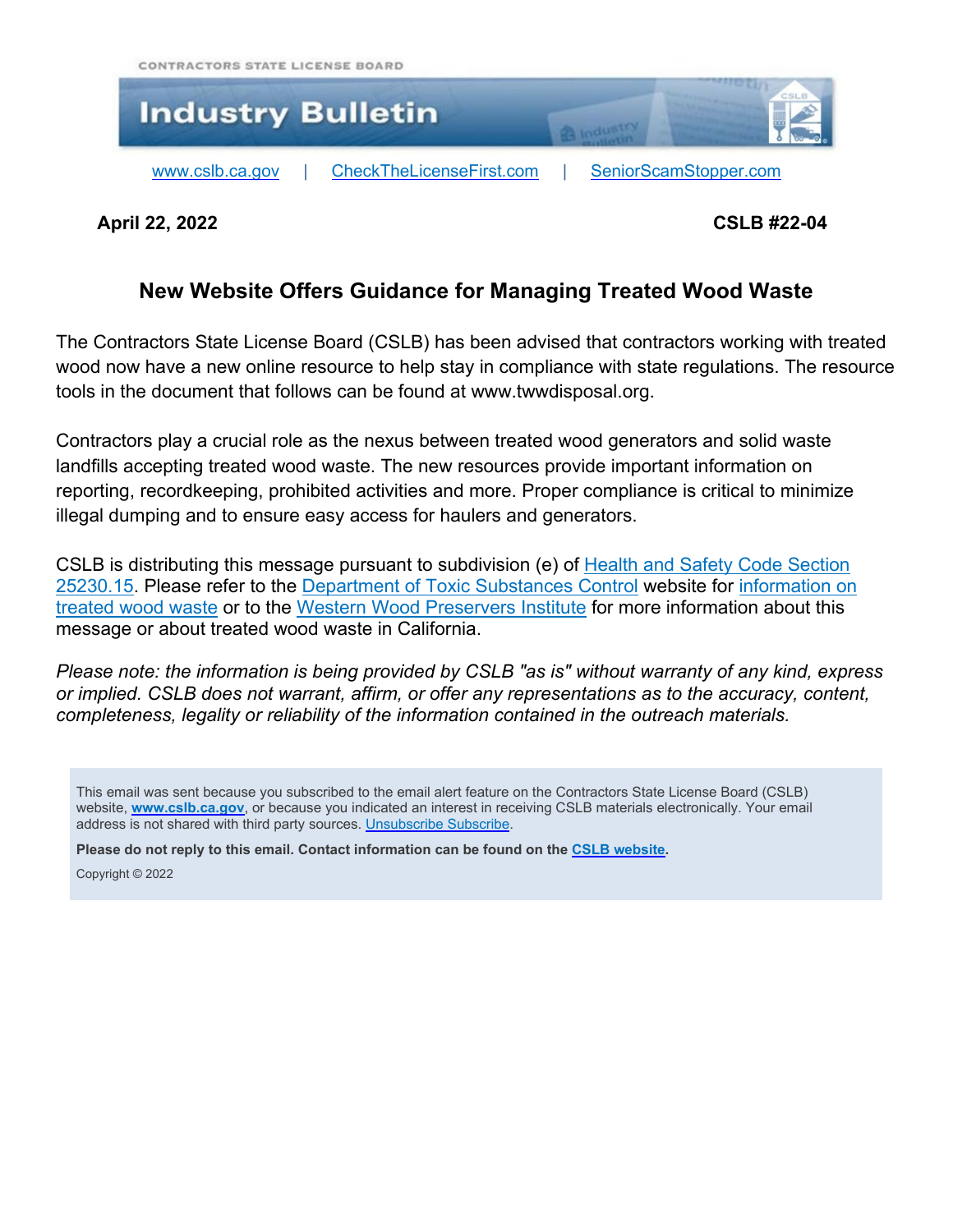

#### **FOR DISPOSAL IN THE STATE OF CALIFORNIA www.TWWDisposal.org**

# **Guidance for generating or disposing treated wood waste (TWW)**

The California Health and Safety Code defines specific responsibilities for individuals generating or disposing treated wood waste, or TWW. See <https://dtsc.ca.gov/toxics-in-products/treated-wood-waste/>

A TWW Generator is defined in the safety code as any person, company, or property owner whose act or process produces TWW. A Generator is not someone hired by a property owner whose actions or process produces TWW on site, for example a contractor. However, if the contractor generates TWW in a shop or off site then they are considered a TWW Generator. Additionally, TWW transporters are not considered Generators.

The wood treating industry has developed a website at **[www.TWWDisposal.org](http://www.twwdisposal.org/)** to assist Californians and businesses in properly disposing TWW. Detailed information on the following topics for TWW generators can be reviewed on the website. Below is a summary of these topics.

# *Identifying TWW*

Wood products that are used in outdoor exposures where they are subjected to weather are often preservative treated to protect the wood against deterioration from insects and decay fungi. When outdoor structures built with preservative treated wood – such as decks, gazebos, fences and retaining walls – are demolished and discarded, the wood is considered TWW. Scraps and sawdust from new construction are also considered TWW.

Preservative treated wood may be identified by any end tag on the wood that the use conditions and preservative used. If any wood in the structure still has an end tag, it is likely the rest of the wood in similar applications is preservative treated. Also, treated wood also may have has incisions, or small slits in the wood to allow the preservative to penetrate deeper into the fiber. If the wood has these slits, it is most likely preservative treated. Fire-retardant treated wood is not TWW.



#### Review details at: *[twwdisposal.org/tww-basics/identifying-tww/](https://twwdisposal.org/tww-basics/identifying-tww/)*

### *Accumulating, storing TWW*

Generators must follow specific requirements in storing TWW to prevent unauthorized access and minimize runoff. These include blocking and tarping, containerizing, storage buildings, containment pads and other methods. TWW may not be accumulated for more than one year from the date of generation. Review details at: *[twwdisposal.org/tww-basics/storage/](https://twwdisposal.org/tww-basics/storage/)*

# *Labeling TWW*

All TWW generated, accumulated, stored or transported by generators within California must be clearly marked and visible for inspection. A sample label can be downloaded from *[twwdisposal.org/tww-basics/labeling/](https://twwdisposal.org/tww-basics/labeling/)*

### *Recordkeeping*

Generators are required to keep records of TWW disposal, which may take the form of a log, invoice, manifest, bill of lading, shipping document, or receipt from an approved TWW facility. Such records must be maintained for a minimum of three years. Review details at: *[twwdisposal.org/tww-basics/recordkeeping/](https://twwdisposal.org/tww-basics/recordkeeping/)*

### *Handling*

It is safe to handle TWW and you can use the same personal protective equipment that you would use in handling untreated wood products. Take the following precautions:

**Prepared by Western Wood Preservers Institute, in cooperation with the California Dept. of Toxic Substances Control (DTSC)**